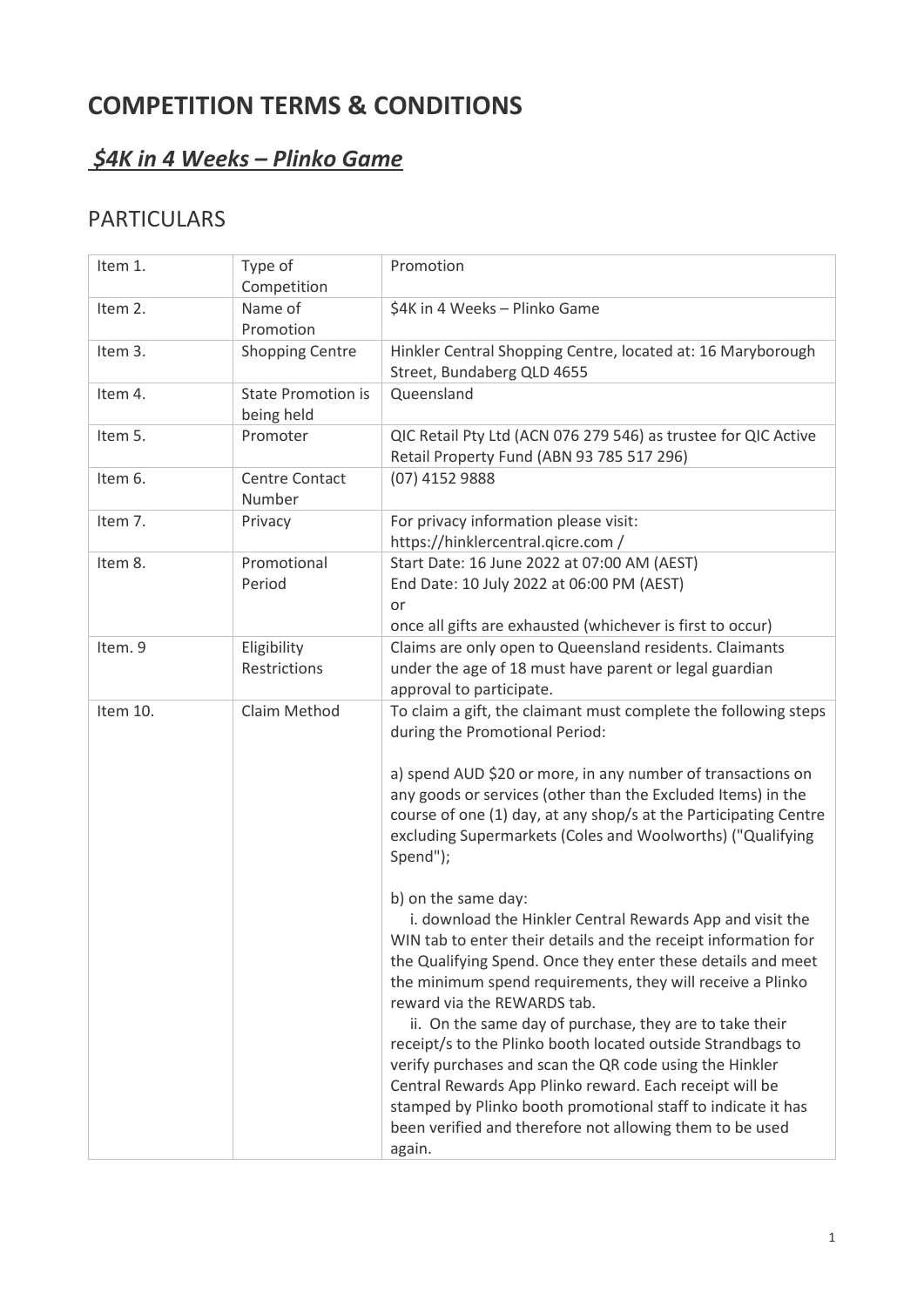|          |                                                                       | iii. To claim a \$20 Hinkler Central Shopping Centre gift card,<br>the Plinko disk must land in the 'WIN!' slot. Claimants will<br>receive their prize at this point.                                                                                                                                                                                                                                                                                                           |
|----------|-----------------------------------------------------------------------|---------------------------------------------------------------------------------------------------------------------------------------------------------------------------------------------------------------------------------------------------------------------------------------------------------------------------------------------------------------------------------------------------------------------------------------------------------------------------------|
|          |                                                                       | Participants' and claimant's personal details will be added to<br>the Hinkler Central Shopping Centre's eNewsletter database,<br>and by entering, participants and claimants will opt-in to<br>receive future marketing email communications from Hinkler<br>Central Shopping Centre.                                                                                                                                                                                           |
|          |                                                                       | <b>Excluded Items:</b> The following products or services (including<br>vouchers relating to such products or services) will note be<br>eligible to purchase to claim a prize: gift cards, liquor or<br>tobacco products, weapons of any kind, lottery products<br>(including newsagency purchases of scratchies or lotteries),<br>prescription medicines, Australia Post service bills or surgical<br>procedures. Any purchases from Woolworths or Coles are also<br>excluded. |
|          |                                                                       | <b>Proof of Purchase:</b> The claimant must retain proof of<br>purchase. The proof of purchase required is the original<br>receipt/s of the Qualifying Spend.                                                                                                                                                                                                                                                                                                                   |
|          |                                                                       | Only the first 20 valid 'WIN' claims as outline above per day<br>will each be awarded the gift outlined below.                                                                                                                                                                                                                                                                                                                                                                  |
| Item 11. | Maximum Number<br>of Claims<br>Permitted                              | Gift claims for this Promotion are subject to the following:<br>Limit one (1) prize claim permitted per Qualifying<br>Spend;<br>Maximum of one (1) prize claim permitted per day<br>during the Promotional Period.<br>[each claim must be submitted in accordance with the claim<br>instructions above.]                                                                                                                                                                        |
| Item 12. | Entry Form /<br><b>Information Form</b><br>Required                   | Yes                                                                                                                                                                                                                                                                                                                                                                                                                                                                             |
| Item 13. | Entry Form /<br><b>Information Form</b><br><b>Collection Location</b> | Hinkler Rewards App located at Hinkler Central Shopping<br>Centre                                                                                                                                                                                                                                                                                                                                                                                                               |
| Item 14. | Purchase Receipt<br>Validation<br>Required                            | Yes                                                                                                                                                                                                                                                                                                                                                                                                                                                                             |
| Item 15. | <b>Total Gift Pool</b><br>Value                                       | \$11,200.00 AUD                                                                                                                                                                                                                                                                                                                                                                                                                                                                 |
| Item 16. | Number of Gifts                                                       | 560                                                                                                                                                                                                                                                                                                                                                                                                                                                                             |
| Item 17. | Number of Gift<br>Participants                                        | 560                                                                                                                                                                                                                                                                                                                                                                                                                                                                             |
| Item 18. | <b>Gift Description</b>                                               | \$20 Hinkler Central Shopping Centre Gift Card. Exact inclusions<br>in the pack will be determined by the Promoter.                                                                                                                                                                                                                                                                                                                                                             |
| Item 19. | <b>Gift Delivery</b>                                                  | Collection at the time of WIN at the Plinko booth located<br>outside Strandbags within Hinkler Central 16 Maryborough<br>Street Bundaberg QLD 4655, while stocks last until the<br>allocation of Gifts is exhausted.                                                                                                                                                                                                                                                            |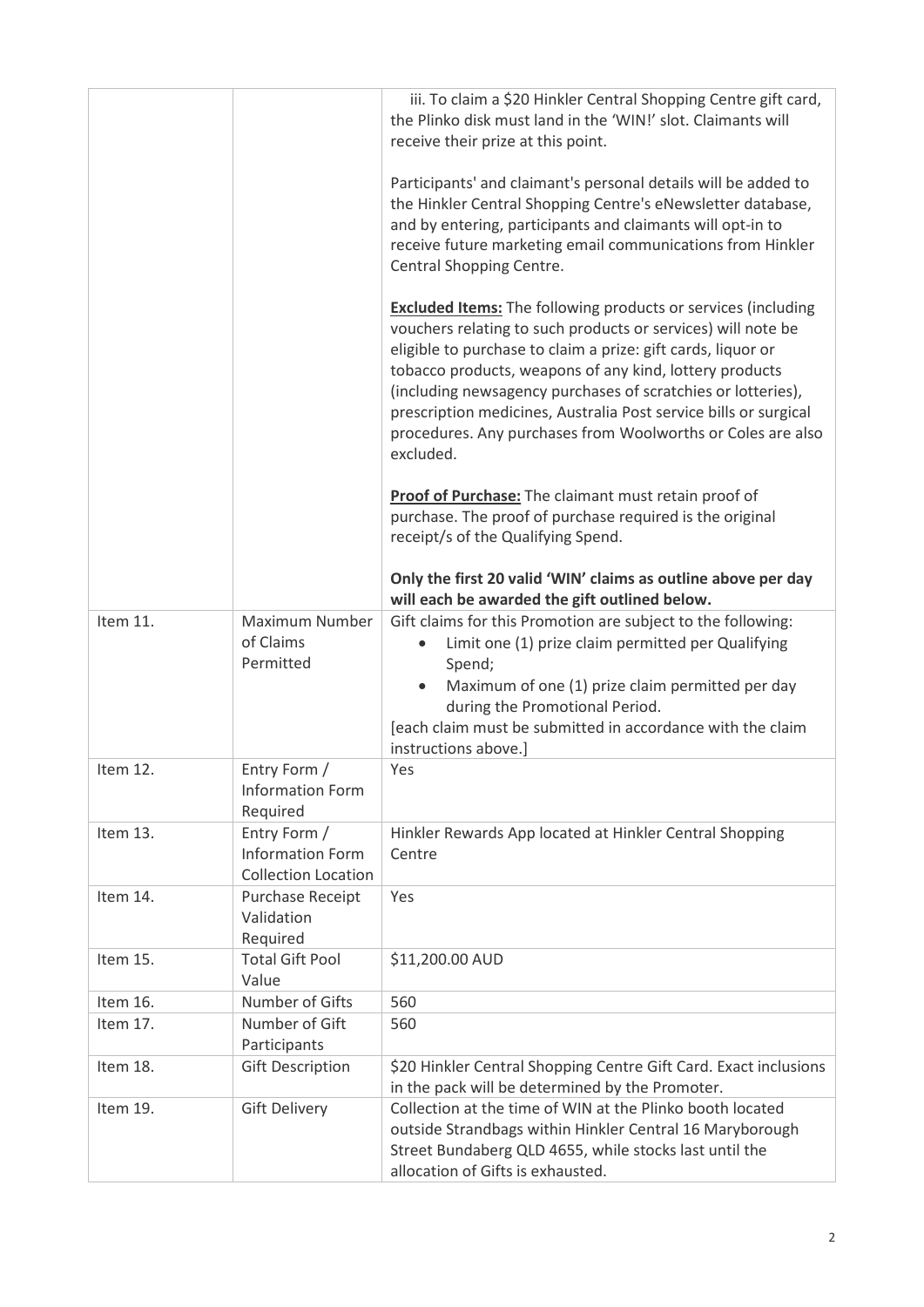| Item 20. | <b>Gifts Restrictions</b>                                                                                                                                 | As per the below Terms & Conditions of the Competition<br>unless the Gift is a cash gift the gift(s) are not redeemable for<br>cash or transferable; If the gift(s) includes participation by a<br>Participants companion the companion must comply with any<br>conditions specified by the Promoter (e.g. age restriction); If<br>the Gift is provided by a third party the Gift is subject to any<br>conditions imposed by the relevant provider(s); The Gift may<br>require booking and completing as specified by the Promoter<br>or by the Gift Provider; and The Gift is subject to availability<br>and is subject to any terms and conditions imposed by the<br>relevant providers.<br>Where the Prize is a gift card, any ancillary costs associated<br>with redeeming the gift card are not included. Any unused<br>balance of the gift card will not be awarded as cash.<br>Redemption of the gift card is subject to any terms and<br>conditions of the issuer including those specified on the gift<br>card. |
|----------|-----------------------------------------------------------------------------------------------------------------------------------------------------------|--------------------------------------------------------------------------------------------------------------------------------------------------------------------------------------------------------------------------------------------------------------------------------------------------------------------------------------------------------------------------------------------------------------------------------------------------------------------------------------------------------------------------------------------------------------------------------------------------------------------------------------------------------------------------------------------------------------------------------------------------------------------------------------------------------------------------------------------------------------------------------------------------------------------------------------------------------------------------------------------------------------------------|
| Item 21. | Personal<br>Information<br>Required from<br>Participant                                                                                                   | Full Name, Email Address, Store/s where Transaction was<br>made, and total spend of transaction/s                                                                                                                                                                                                                                                                                                                                                                                                                                                                                                                                                                                                                                                                                                                                                                                                                                                                                                                        |
| Item 22. | Centre's Use of<br>Personal<br>Information                                                                                                                | Conducting the Competition or Promotion; Carrying Out<br>Marketing the Competition or Promotions Activities; Adding<br>the Details of the Participant to the Centre Database and<br>Adding the Details of the Participant to the database of a<br>disclosed third party<br>Third Party: Norbit Software Pty Ltd                                                                                                                                                                                                                                                                                                                                                                                                                                                                                                                                                                                                                                                                                                          |
| Item 23. | If the Gift is a Gift<br>Card (or another<br>Gift which has<br>conditions<br>attached), where<br>can the terms and<br>conditions for the<br>Gift be found | https://hinkercentral.qicre.com<br>Rewards Come True Visa Gift Card Terms and Conditions:<br>https://bit.ly/3PBZiHk                                                                                                                                                                                                                                                                                                                                                                                                                                                                                                                                                                                                                                                                                                                                                                                                                                                                                                      |
| Item 24. | List of<br>Participating<br><b>Stores Required</b>                                                                                                        | Yes<br>Ally Fashion, Bay Audio, Boost Juice, Bras N Things, Bundy<br>Viet's Taste, Case King, Connor, Cotton On, Cotton On Body,<br>Dusk, EB Games, Flight Centre, Freechoice Tobacconist<br>(excludes the purchase of tobacco and lotto products), Ginza<br>Cuisine, Gloria Jeans, Gold Haven Massage, Goldmark,<br>Happytel, Healthycare Massage and Acupuncture, Hinkler<br>Eyewear, Infinity Styles Hair Salon, KFC, Kmart, Legends Barber<br>Shop, Lenard's Chicken, Lorna Jane, Lovisa, Mathers, Michel's,<br>Mister Minit, Muffin Break, MyCar, Mystique, Noodle &<br>Donburi Japanese Bento, OPSM, Priceline, Prouds, Rockwear,<br>Sanity, Seraphic Beauty, Serenity Skin Spa, Sheridan, Silk Laser<br>Clinic, Skin Kandy, Smiggle, Strandbags, Sunshine Kebabs,<br>Sunshine Nails, Surf Dive & Ski, Suzanne Grae, Tarocash,<br>Telstra, The Reject Shop and Optus.                                                                                                                                              |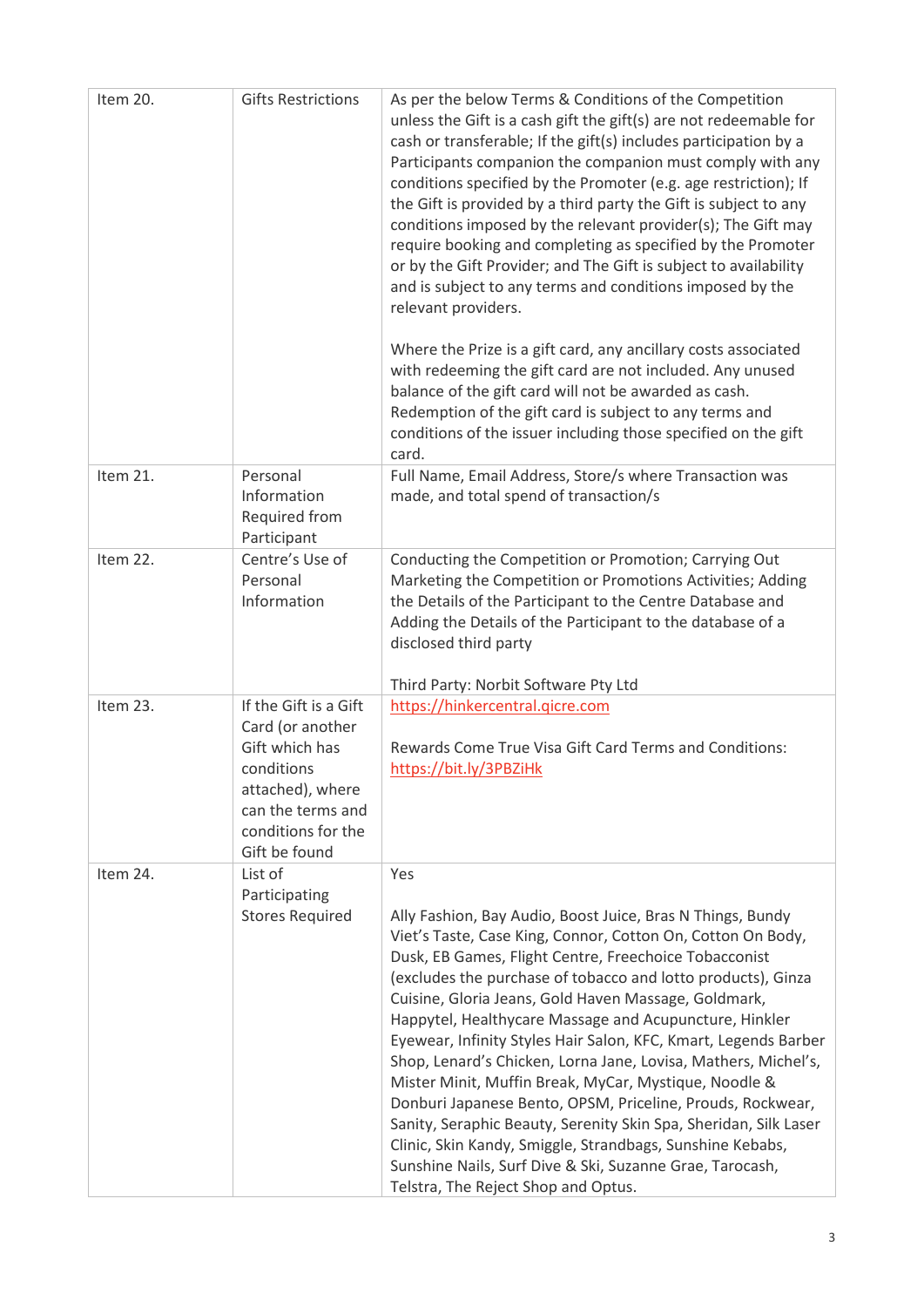| Item 25. | List of Non-<br>Participating<br><b>Stores</b> | <b>Yes</b><br>Auswide Bank, Coles, Family Practice at Hinkler Central,<br>Liquorland, Star Liquor, Suncorp and Woolworths                                                                                                                                                                                                                                                                                                                                                                                                                                                                                                                                                                                                                                                                                                                         |
|----------|------------------------------------------------|---------------------------------------------------------------------------------------------------------------------------------------------------------------------------------------------------------------------------------------------------------------------------------------------------------------------------------------------------------------------------------------------------------------------------------------------------------------------------------------------------------------------------------------------------------------------------------------------------------------------------------------------------------------------------------------------------------------------------------------------------------------------------------------------------------------------------------------------------|
| Item 26. | Eligible<br>Transaction<br>exclusions          | <b>Yes</b><br>A transaction made by an Eligible Person who makes a<br>purchase at a Participating Retailer during the Competition<br>Period. For the avoidance of doubt, payment for services<br>(e.g. electricity, gas, telephone), registrations (e.g. motor<br>vehicle registration), premiums (e.g. insurance and health<br>fund premiums), rates, electronic or digital receipts (e.g. on<br>phones) or 'click and collect" (online purchases),<br>subscriptions, medical and cosmetic services, TAB, liquor and<br>cigarette purchases, deposits or payments to financial<br>institutions or any similar payments (including payments<br>made to Australia Post, lay-by transactions, newsagency and<br>lotteries purchases) will not qualify as an Eligible Transaction.<br>Any purchases from Woolworths, Coles and are also<br>excluded. |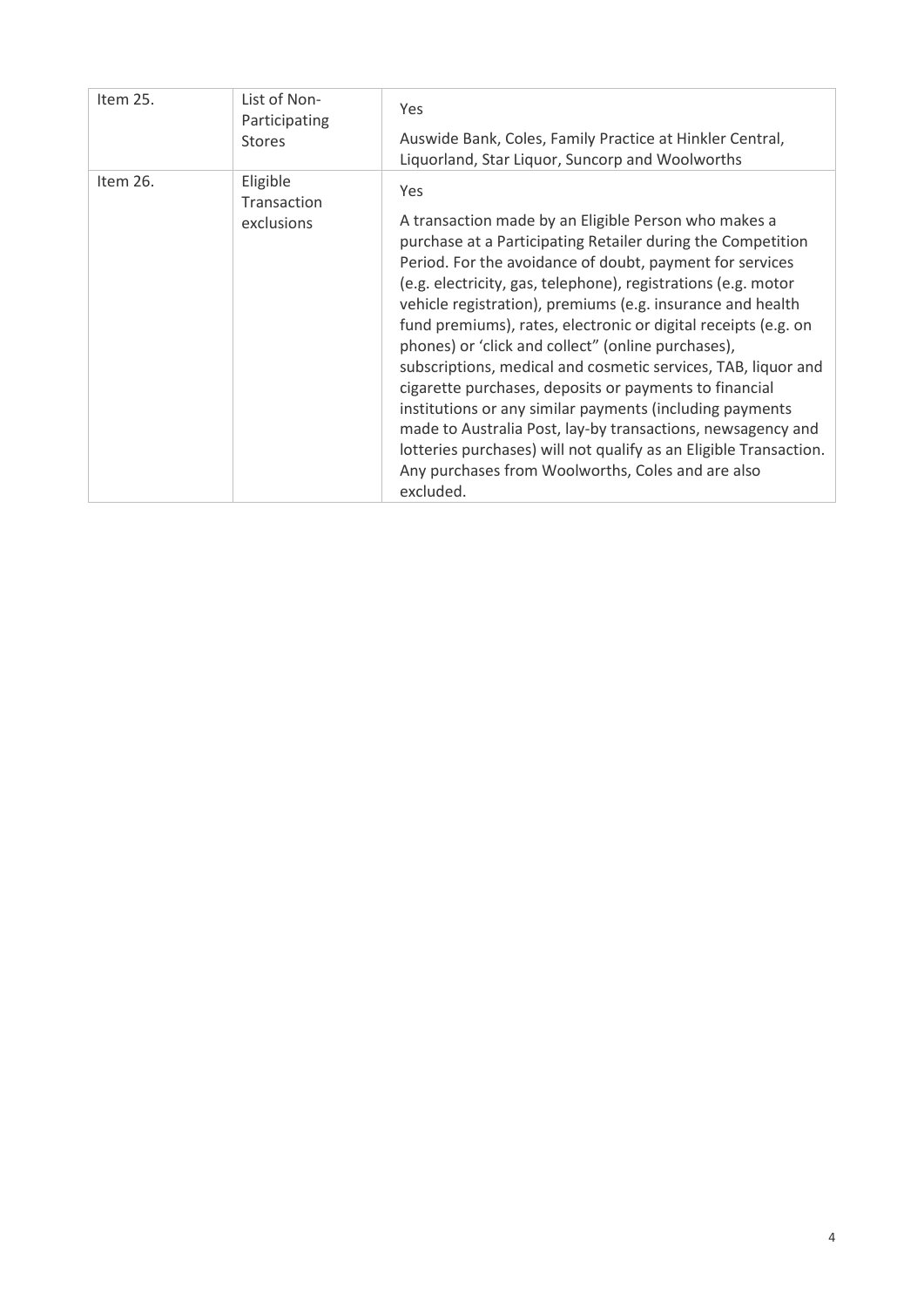### **TERMS AND CONDITIONS**

#### **Participation in the Promotion**

- 1. By participating in the Promotion, the Participant agrees to these Terms and Conditions.
- 2. The Participant may enter the Promotion the number of times specified in the Maximum Number of Entries Permitted during the Promotion Period.
- 3. To participate in the Promotion, the Eligible Person must during the Promotion Period:
	- (a) To enter the Promotion, the Eligible Person must complete the Entry Method for Eligible Entry specified during the Promotion, Period; and
	- (b) if the Eligible Person is under the age of 18 years, be consented to by a parent or guardian of the Eligible Person and any relevant consent form signed where applicable.
- 4. For Promotions which include Participating Retailers the Promoter (in its sole discretion) has the right to add or to remove from the list of Participating Retailers at any time.

#### **The Promotion**

5. The Promotion will be conducted at the Centre during the Promotion Period. The Promotion will end on expiration of the Promotion Period or when all Gifts have been exhausted, whichever is sooner.

#### **Eligibility**

- 6. The Promotion is only open to Eligible Persons.
- 7. The Promoter reserves the right, at any time, to verify the eligibility of any Participant (including a Participant's identity, age and place of residence) and to disqualify any Participant who does not comply strictly with these Terms and Conditions or who tampers with the entry process. Incomplete, indecipherable or illegible entries will be deemed invalid. If requested by the Promoter, a Participant must provide the Promoter with evidence of eligibility. Failure by the Promoter to enforce any of its rights at any stage does not constitute a waiver of those rights.

#### **The Gift**

- 8. There will be the number of Gifts specified available for recipients of a Gift (**Gift Recipients**).
- 10. Where the use of the Gift is subject to the terms and conditions of a Gift provider other than the Centre, any dispute in relation to those terms and conditions must be directed to that party and the Promoter has no responsibility for resolving such disputes.
- 11. If a Gift Recipient is under the age of 18 years, the parent or guardian of the Gift Recipient who gave permission for entry into the Promotion will be deemed to be a Gift Recipient for the purposes of the Promotion.
- 12. Customer Service have the right to refuse issue.
- 13. The Gifts are not transferable, refundable or exchangeable and cannot be taken as cash.

#### **Other General Terms**

- 14. All Promotion entries are the property of the Promoter.
- 15. If any Gift is not allocated by the end of the Promotion Period, the Promotion Period may be extended at the Promoter's discretion.
- 16. The Promoter Entities shall not be liable (including, without limitation, in negligence) for:
	- (a) any loss or damage whatsoever that is suffered (including, but not limited to, indirect or consequential loss); or
	- (b) any personal injury suffered or sustained,

during the course of participating in this Promotion or using the Gift, except for and to the extent that any liability cannot be excluded by law.

- 17. Each Participant indemnifies and keeps indemnified the Promoter Entities and Facebook and Instagram against all claims, losses, damages, costs and expenses suffered or incurred by the Promoter Entities or any third parties arising out of the breach of these Terms and Conditions by the Participant, the conduct of the Participant in the Gift or the use of the Gift by the Participant.
- 18. If this Promotion is interfered with in any way or is not capable of being conducted as reasonably anticipated due to any reason beyond the reasonable control of the Promoter, the Promoter reserves the right, in its sole discretion, to the fullest extent permitted by law and subject to any written directions from a regulatory authority (if any) to:
	- (a) disqualify any Participant; and/or
	- (b) modify, suspend, terminate or cancel the Promotion as appropriate.
- 19. If for any reason any aspect of this Promotion is not capable of running as planned, including by reason of computer virus, communications network failure, bugs, tampering, unauthorised intervention, fraud, technical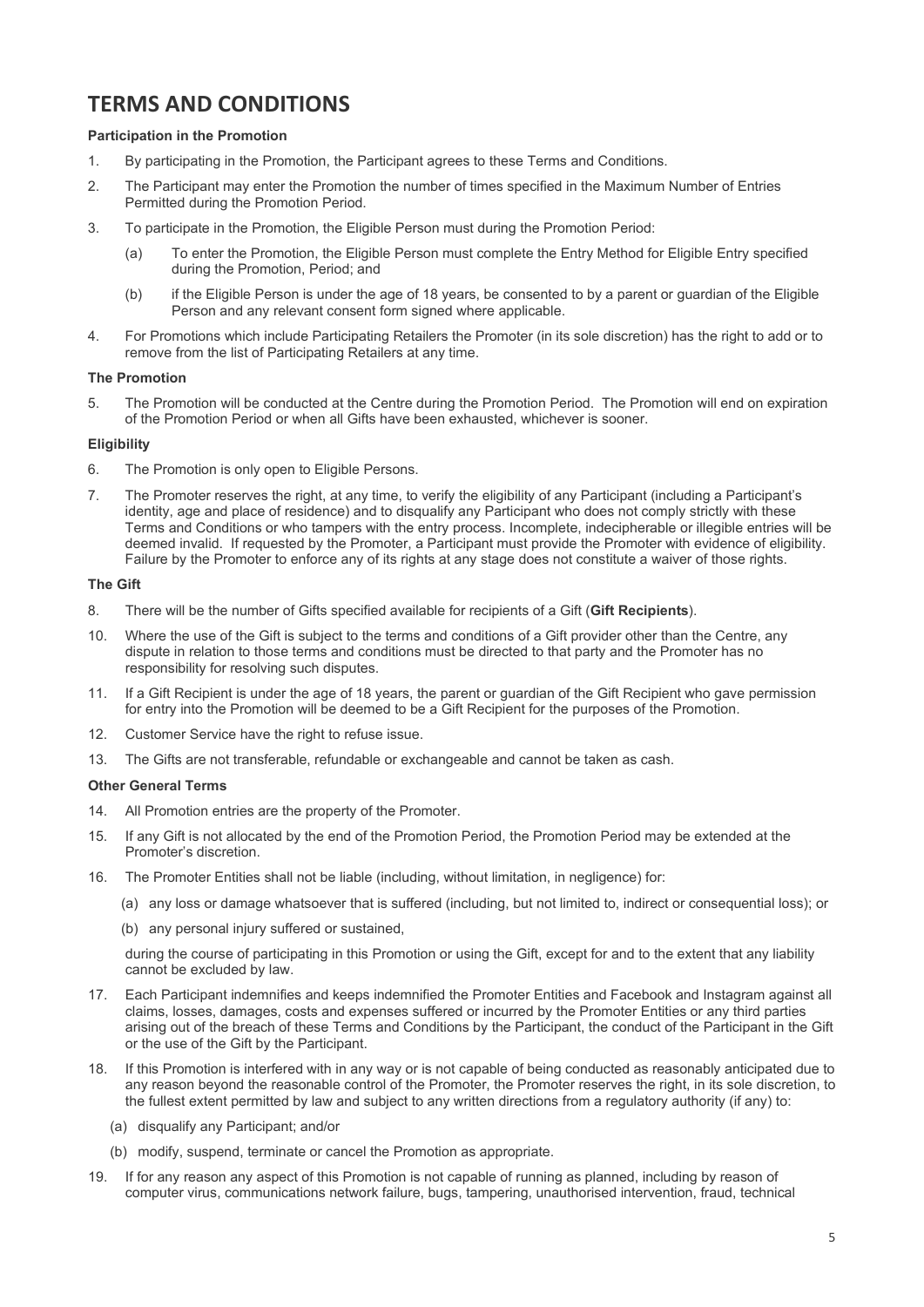failure or any cause beyond the control of the Promoter, the Promoter may in its sole discretion cancel, terminate, modify or suspend the Promotion and invalidate any affected entries, or suspend or modify a Prize.

#### **Privacy**

- 20. Under the *Privacy Act 1998* (Cth), the Promoter must notify Participants of certain matters when it collects personal information about them including how it plans to use or disclose it. If a Participant chooses to enter or take part in the Promotion, the Participant may be required to provide the Promoter with personal information about themselves such as the Participant's full name, amount of transaction and store of transaction.
- 21. The Promoter will collect, use and disclose the personal information which the Participant has provided for the purpose of adding the Participant's details to the Centre's database.
- 22. The Promoter will collect, use and disclose the personal information which the Participant has provided for the purpose of carrying out the Promotion in particular and in general for notification and promotion of Gifts.
- 23. By entering the Promotion, the Participant consents to the collection, use and disclosure of his or her personal information in the manner outlined in these Terms and Conditions.
- 24. If a Participant would prefer that the Promoter does not use or disclose the Participant's personal information in the way outlined in these Terms and Conditions and/or retain their personal information for the purposes described herein, the Participant should contact the Promoter**.**
- 25. A Participant has the right to access, in most circumstances, personal information which the Promoter holds about the Participant. A Participant may contact the Promoter to ask for access to the Participant's personal information, or if the Participant has a complaint concerning a Participant's information privacy. The Promoter may deny the participant's request for access in some circumstances. If the Promoter does this, it will tell the Participant why.
- 26. The Promoter's Privacy Policy contains further information on its processes in relation to access to and correction of personal information, about how a Participant may complain about a breach of the Australian Privacy Principles and how the Promoter will deal with such a complaint. The Promoter's Privacy Policy is available a[t the Centre's](http://www.pacificwerribee.com.au/)  [website.](http://www.pacificwerribee.com.au/)
- 27. If a Participant considers that any personal information that the Promoter holds about the Participant is inaccurate or if at any time the Participant's details change, the Participant may contact the Promoter and the Promoter will take reasonable steps to ensure that such personal information is corrected. The Promoter will take reasonable steps to keep personal information secure from misuse, interference, loss or unauthorised access, modification or disclosure.

#### **Definitions**

**"Centre"** means the Centre specified.

**"Eligible Person"** means an individual who:

- (a) is a resident of the relevant state/territory the Centre is located within;
- (b) if under 18 years of age, has a parent or guardian's permission to participate in the Promotion;
- (c) is not a Non-Eligible Person; and
- (d) submits a Qualifying Registration.

**"Eligible Transaction"** means a transaction made by an Eligible Person who makes a purchase at a Participating Retailer during the Competition Period. For the avoidance of doubt, payment for services (e.g. electricity, gas, telephone), registrations (e.g. motor vehicle registration), premiums (e.g. insurance and health fund premiums), rates, electronic receipts (on phones) or 'click and collect" (online purchases), subscriptions, medical and cosmetic services, TAB, liquor and cigarette purchases, deposits or payments to financial institutions or any similar payments (including payments made to Australia Post, lay-by transactions, newsagency and lotteries purchases) will not qualify as an Eligible Transaction.

**"Non-Eligible Person"** means the following:

- (a) owners and managers of the Centre;
- (b) retailers of the Centre;
- (c) suppliers, associated companies and agencies of the Centre;
- (d) the employees or contractors of the persons and entities in paragraphs  $(a) (c)$ ; and
- (e) any spouse, child, de facto or any other person living at the same premises as any of the persons mentioned in paragraphs  $(a) - (d)$ .

**"Gift"** means one of gift or any substitute Gift of a similar replacement type and value as determined by the Promoter. Entrants may only receive one (1) Gift.